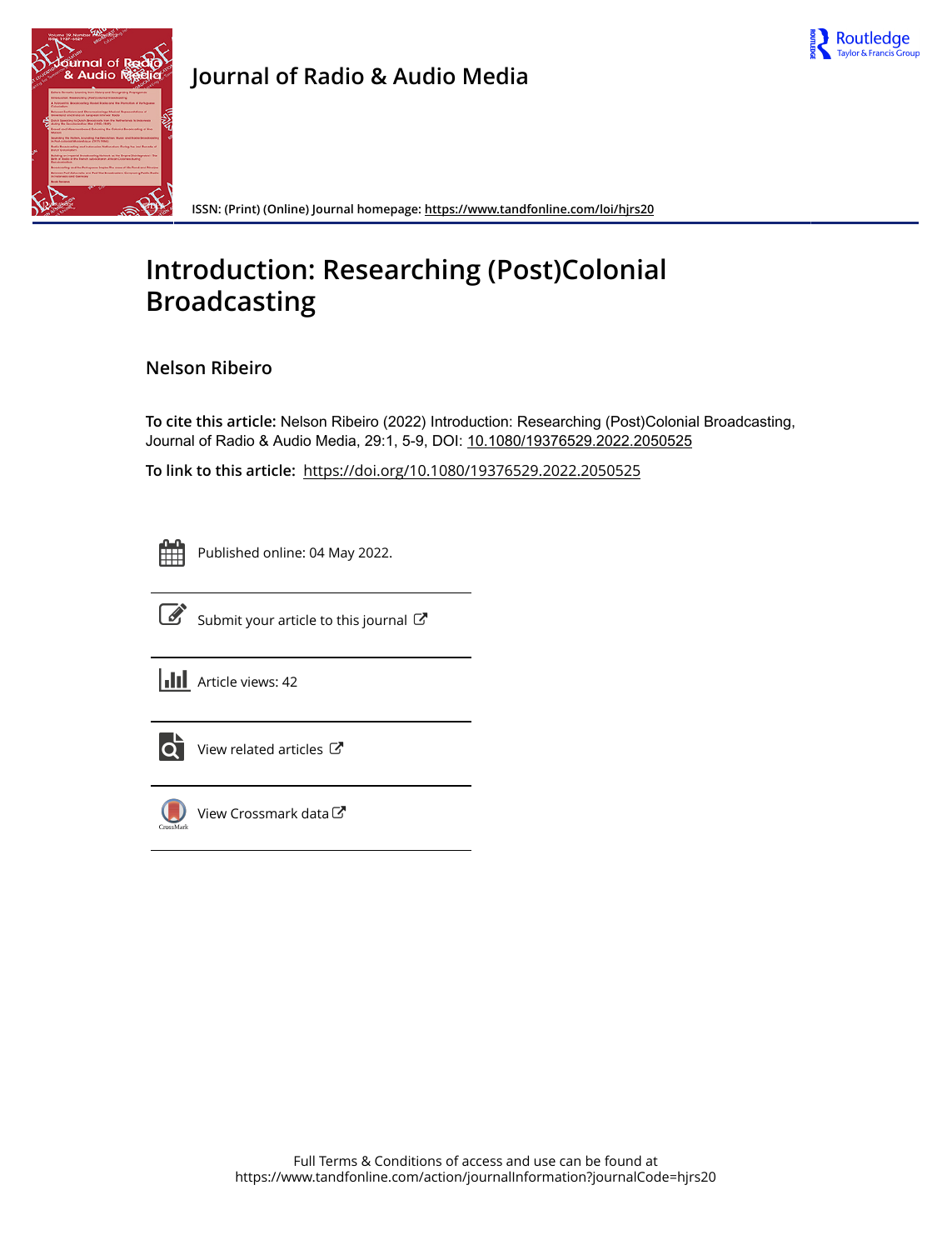

Check for updates

## **Introduction: Researching (Post)Colonial Broadcasting**

Nelson Ribeir[o](http://orcid.org/0000-0003-4724-550X)

<span id="page-1-1"></span>Communication technologies have played a central role in the rise and fall of empires throughout history. Harold Innis's [\(1950\)](#page-5-0) pioneering work offers a broad view on the phenomenon, through a comprehensive analysis that extends from stone and papyrus to the printing press. However, when considering the empires of the  $20<sup>th</sup>$  century, no other communication technology was more influential than broadcasting, which was used to promote and to fight colonialism and different political ideologies.

<span id="page-1-0"></span>The center stage assumed by radio in the interwar period led European imperial nations to be among the first group of countries to invest in overseas broadcasting, aiming to unite the home countries with those living in the far reaches of the empires. The audio medium was then perceived as a powerful tool for creating "a sense of national heritage and history" (Hilmes, [2002,](#page-5-1) p. 10) within national borders but also overseas in territories under European domain mostly in Africa, Asia and the West Indies, where a community of white expats were believed to be eagerly expecting to be kept in contact with the home countries.

<span id="page-1-2"></span>Imperial broadcasting was, from its inception, a problematic operation for many reasons, starting with the stations' lack of knowledge about those who were actually tuning in to the transmissions. This led the stations to depend on the feedback from listeners living overseas and who, in the Dutch, British and Portuguese cases, wrote to the broadcasters from the early days of the transmissions (Kuitenbrouwer, [2016](#page-5-2); Potter, [2021;](#page-5-3) Ribeiro, [2014\)](#page-5-4). While ceremonial events were prioritized for their potential of creating a sentimental bond among expatriates in the colonies, light entertainment, news and informative talks also made up a significant portion of the programming schedules.

One of the characteristics shared by imperial broadcasters until the end of the Second World War was their lack of interest and/or capacity to reach the majority of the colonial population who did not speak European languages. In many territories under European domain, namely in Africa, language fragmentation was the norm, which made it difficult and expensive to reach non-Europeans. The large investments required to broadcast in different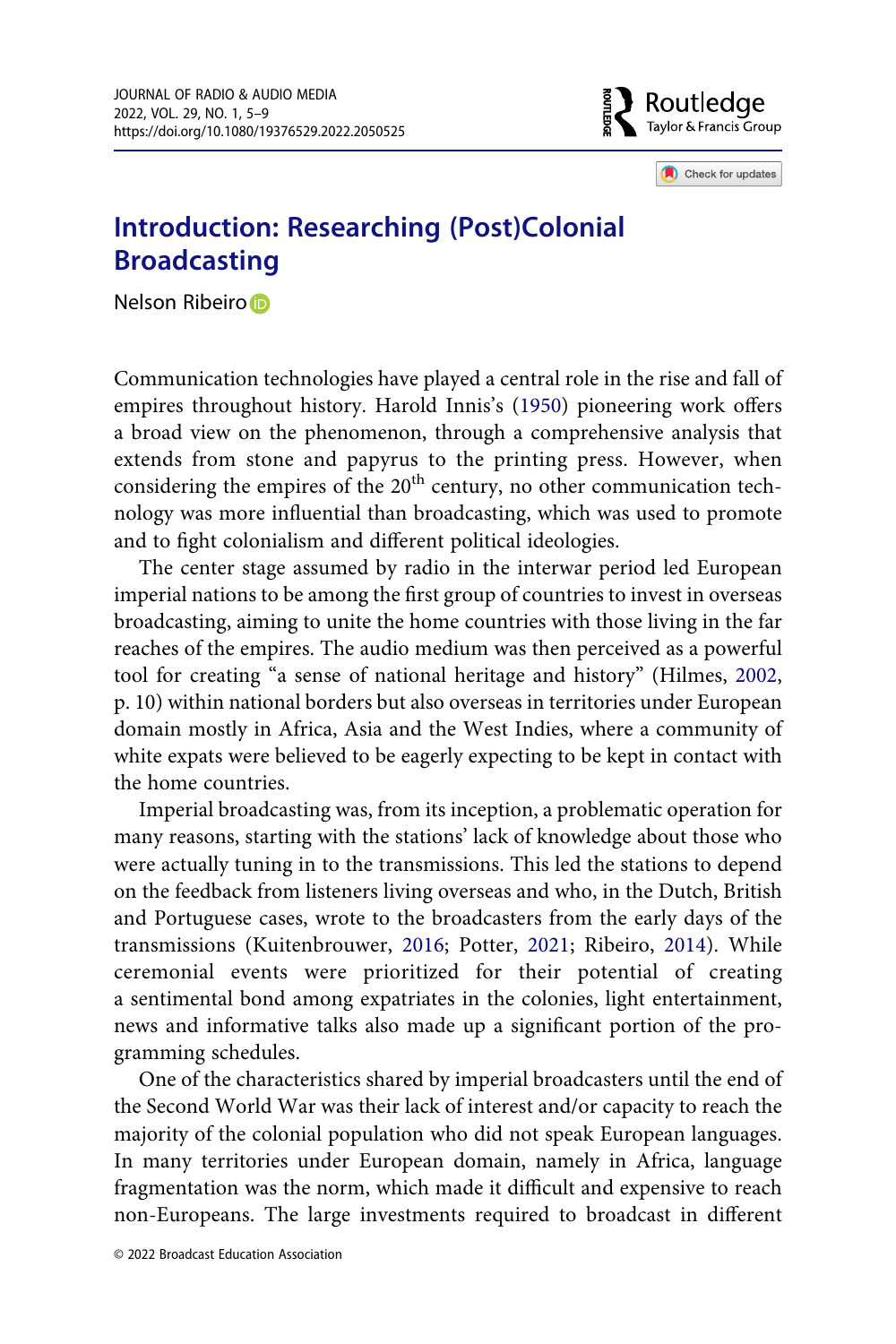<span id="page-2-0"></span>languages contrasted with the low number of radio sets owned by the nonwhite population. There is also another important reason that helps explain the lack of investment in transmissions targeted to the African and Asian populations. As Potter [\(2012](#page-5-5), p. 14) points out when analyzing the case of the BBC, "the white British world was perceived to be the most important part of the empire." The same mind-set was prevalent in other European empires. Nonwhite inhabitants were simply excluded from the imagined nation and thus were not a priority when it came to allocating broadcasting budgets. Instead, resources were mobilized to reach the Europeans who lived "in the bush" and had to deal with what were far from ideal reception conditions. Noise was an integral part of the experience of listening to shortwave broadcasts and it was described in many letters sent to the stations by those tuning-in overseas (Potter, [2021](#page-5-3), pp. 208–2013)

<span id="page-2-1"></span>Colonized cultures would only acquire visibility (i.e. audibility) on the airwaves during the Cold War. The BBC significantly increased its investment in transmissions in African languages in 1960s (Ritter, [2021,](#page-5-6) pp. 122– 131) while in the Portuguese Empire, the radio clubs set up in Angola and Mozambique started to air programmes targeted at the black population in the late 1950s. Until that time, the radio clubs set up by the white settlers, had only seldom aired African music which was mostly depicted as an exotic feature offered on the broadcasts (Santos, [2020\)](#page-5-7). The article authored by Morten Michelsen, published in this symposium, adds to this discussion by demonstrating how Danish and British interwar radio also offered European listeners the opportunity to listen to "exotic music" produced overseas.

<span id="page-2-2"></span>Even though the grand narrative about the role of broadcasting in the creation of a sense of nation overseas may indicate otherwise, most histories of imperial broadcasting are histories of failure, not only due to the technological challenges and the lack of knowledge about who was listening, but also because state and radio officials were frequently hesitant about which strategies to follow in order to assure the existence of a broadcasting ecosystem capable of creating effective connections with those living overseas. Three articles in this symposium by Thomas Leyris, Nelson Ribeiro and Sílvio Santos address such failures by looking into the development of broadcasting in the French and Portuguese empires. While Leyris's work demonstrates how it was only in the 1950s that France seriously invested in putting together a strong overseas broadcasting network, Ribeiro discusses a similar situation in the Portuguese case and demonstrates how the Salazar dictatorship relied on private stations set up in the African colonies to counter the messages of the independence movements before and during the wars of liberation that ignited in the early 1960s. By focusing on the case of São Tomé and Princípe, Santos's manuscript also provides an illustration of the lack of an articulated overseas broadcasting policy by the Lisbon regime, which only decided to invest in the installation of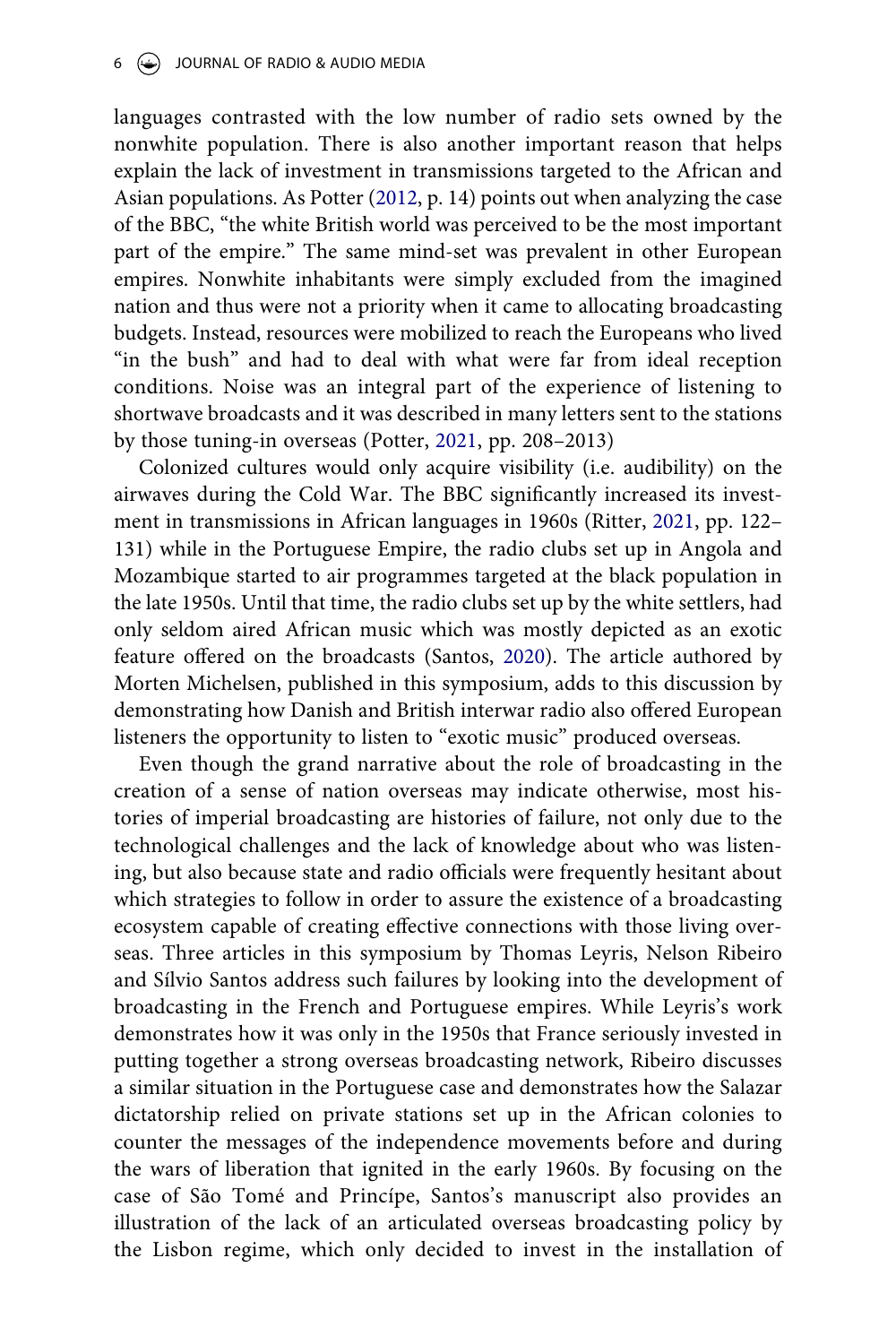regional stations of the Portuguese State broadcaster in Africa in the late 1960s, thus reaching populations that had been, until then, disregarded by the official station. Together these works demonstrate how the two colonial powers assumed the deficiency of their own broadcasting strategies by struggling to establish effective radio models in Africa when their empires were faced with the winds of decolonization in the 1950s and 1960s. The BBC also took until the late-1950s to add a significant range of African languages to its Overseas Service, in what can be perceived as a kind of desperate action to retain some of its influence in the continent at a time which it was facing increased competition from stations established in the new-born countries in Africa along with hostile propaganda aired by Radio Cairo (Potter, [2012](#page-5-5), p. 158).

<span id="page-3-4"></span><span id="page-3-2"></span><span id="page-3-1"></span>In the last decades, research on radio and colonialism has looked into different types of broadcasting institutions whose goals determined not only programming but also the relations established with the listeners. Along with histories of imperial broadcasters (e.g., Kuitenbrouwer, [2016;](#page-5-2) Potter, [2012](#page-5-5)), several works have emerged focusing on colonial stations, i.e. those set up overseas by the colonial states or the white elites (e.g., Ribeiro, [2017](#page-5-8)), while others have focused on the entanglements between imperial and colonial stations (e.g., Stanton, [2020](#page-5-9)). In more recent years, there has also been increased interest for research on the role played by radio in decolonization. Marissa Moorman's book ([2019\)](#page-5-10) discusses how broadcasters founded by the two major independence movements in Angola not only served the purpose of creating a community that aggregated those who were fighting for independence, but also describes how the perceived impact of such broadcasts increased the nervousness of the Portuguese authorities about the odds of keeping hold of power. An interesting account of the role played by clandestine stations in several Southern African countries is offered by Sekibakiba Lekgoathi, Tshepo Moloi and Alda Saíde ([2020](#page-5-11)), while Alejandra Bronfman ([2016\)](#page-5-12) discusses how radio was both a tool of Empire and an important technology for anticolonial movements in Jamaica.

<span id="page-3-3"></span><span id="page-3-0"></span>The audio medium, used by liberation movements to fight colonial states, made a significant contribution to the process of nation building in the postcolonial era, thus demonstrating that radio's ability to foster national and political identities does run deep. The article by Darmanto Darmanto, Masduki Masduki, and Hari Wiryawan published in this special issue offers an enlightening illustration of this, by arguing how radio served as an agent of nationalism in Indonesia during both the colonial and postcolonial eras. Freitas's article also discusses how the broadcasting infrastructure of colonial Mozambique was converted into the main medium for the diffusion of new cultural and political identities in the years that followed the country's independence. The manuscript delves specially into music and how the new independent state created its own sound identity.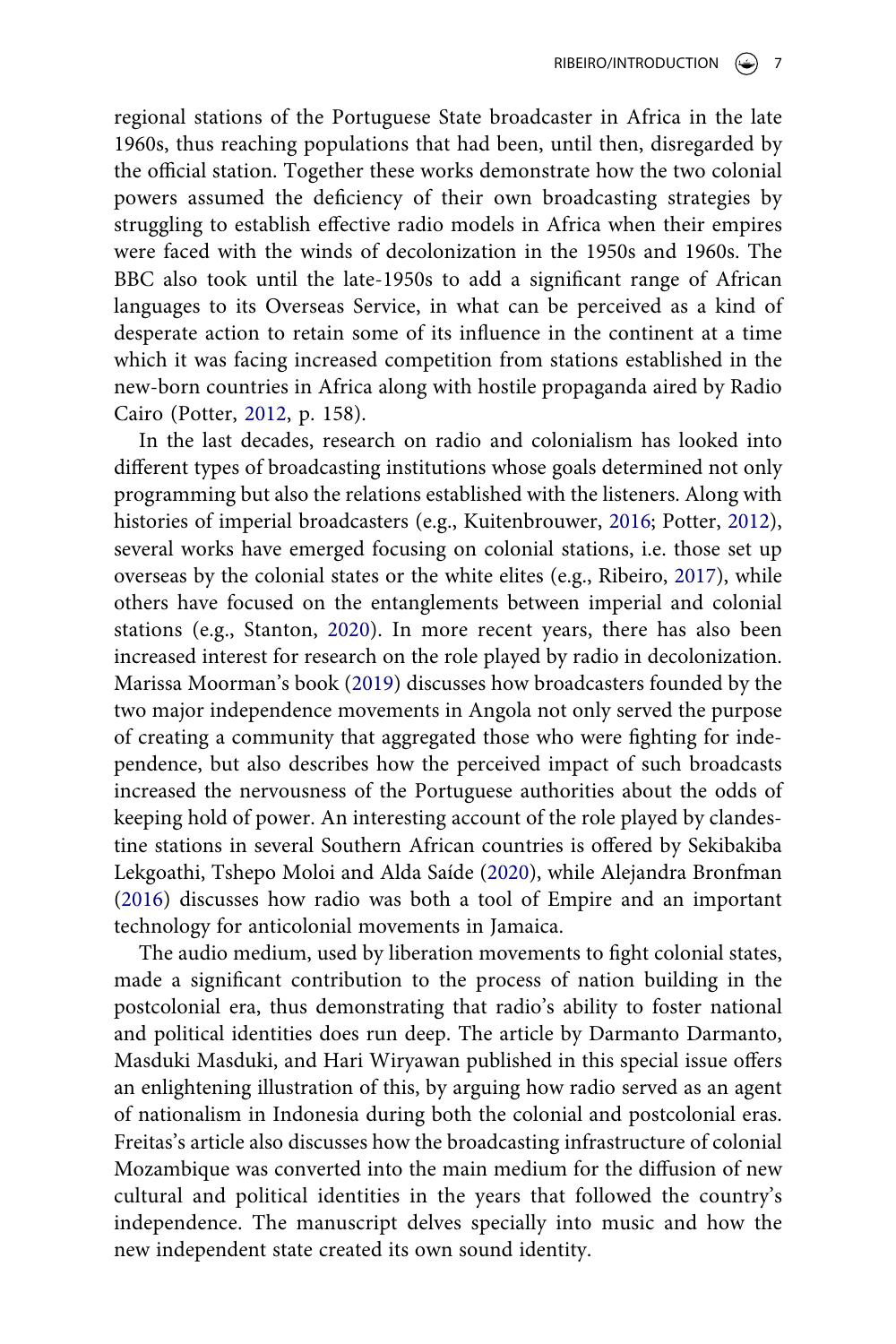The articles that comprise this symposium were faced with the need to reconstruct audio cultures and soundscapes mostly using written sources, which is not an unusual challenge posed to those producing broadcasting histories. Most researchers aiming to reconstruct broadcasting practices ground their work on written documents detailing technological investments, programming strategies, and production routines, along with reception reports or listeners' feedback. The limitations brought about by the absence of sound recordings is a topic that certainly deserves exploration. Even though radio was mostly an ephemeral medium in the  $20<sup>th</sup>$  century, how words were intoned at the microphone and how these were combined with music and sound effects had a significant influence on audiences' reaction to programming, a fact which is challenging to assess via written documents. Nevertheless, as the articles illustrate, it is possible to understand policies, technologies and production strategies by triangulating different sources, while reception reports and listener feedback help grasp the impact of broadcasting, especially when these include references to people's emotions and reactions to music and sound. In the context of late colonialism and postcolonialism, oral histories can also shed light on blind spots by bringing into the equation people's memories of their own experiences as producers, listeners or policy makers. What also seems crucial when researching imperial and colonial broadcasting is to triangulate the sources produced and kept on record in Europe and in the postcolonial nations, where document selection followed distinctive philosophies and policies. Also important is the need to revisit major historical narratives that have made many radio professionals invisible, and sometimes even listeners, due to gender and racial biases. The article by Yvette Rowe, and Anthony Frampton, published in the symposium, is a good example of how contemporary broadcasting histories can rescue the memory of broadcasters from the Global South, who worked for imperial stations and who have been mostly ignored in historiography. Lastly, talking an entangled media history approach (Cronqvist & Hilgert, [2017](#page-5-13)) is also a useful exercise that sheds light on the transnational connections between political actors that advocated for the adoption of specific radio models within borders and outside them. The article by Masduki Masduki is an illustration of this. By focusing on the case of the German and Indonesian cooperation on public broadcasting between the 1960s and the early 2000s, it discusses the entanglements between the two radio systems along with the role of radio in post-authoritarian and postcolonial states.

<span id="page-4-0"></span>Taken together, the articles in this symposium demonstrate that broadcasting, far from being a mere mediator, was instead an active actor in the process of nation building in both the colonial and postcolonial eras. They also illustrate how the audio medium was perceived as a central tool during